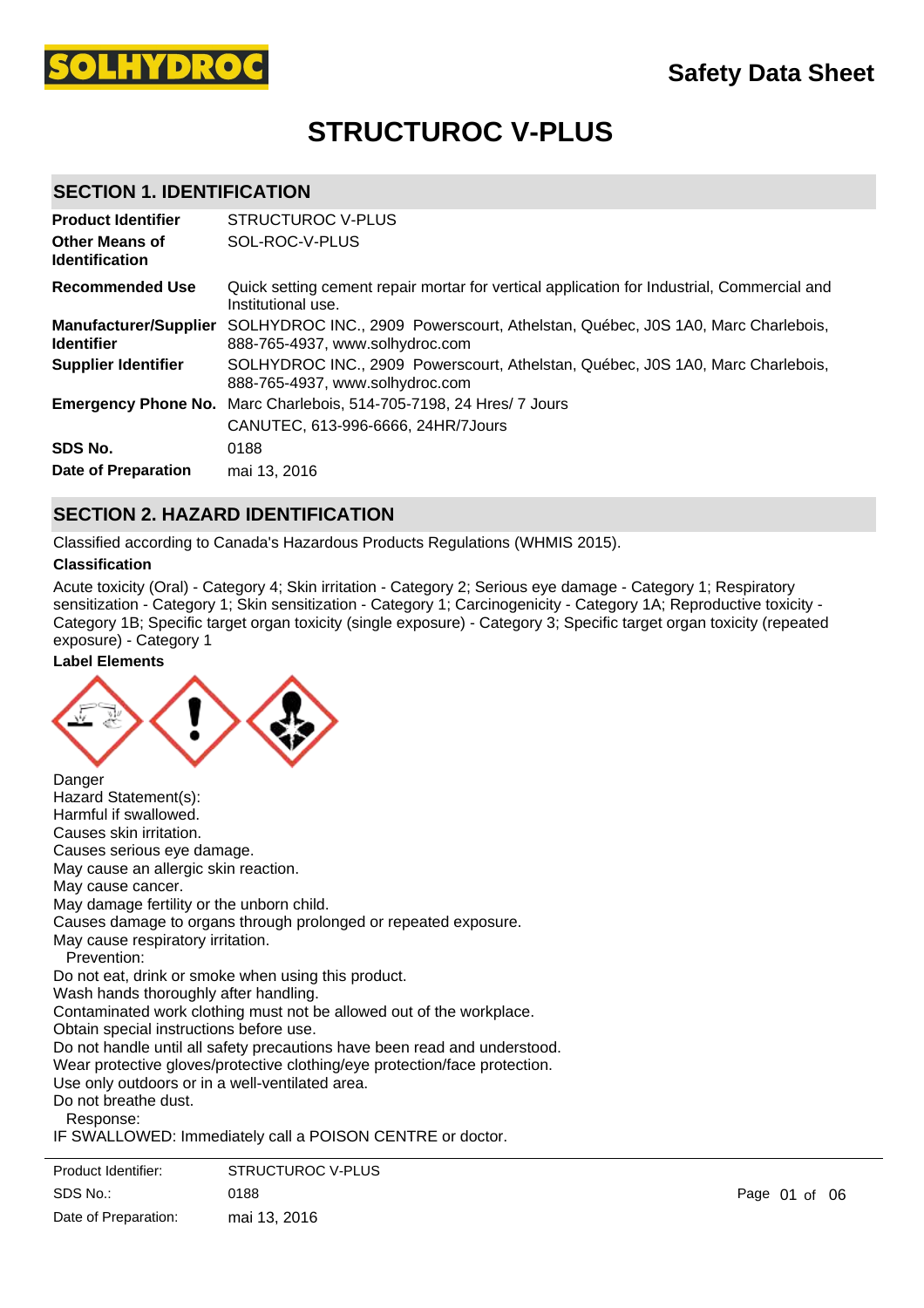Rinse mouth.

IF IN EYES: Rinse cautiously with water for several minutes. Remove contact lenses, if present and easy to do. Continue rinsing.

Immediately call a POISON CENTRE or doctor.

IF ON SKIN: Wash with plenty of water/

Take off immediately all contaminated clothing and wash it before reuse.

If skin irritation occurs: Get medical advice or attention.

IF INHALED: Remove person to fresh air and keep comfortable for breathing.

Call a POISON CENTRE or doctor if you feel unwell.

Storage:

Store in a well-ventilated place. Keep container tightly closed.

Store locked up.

Disposal:

Dispose of contents and container in accordance with local, regional, national and international regulations.

# **Other Hazards**

Contains ingredients -in there powdered form -that are suspected of cancer caused by overexpose to the dust and Respirable fractions.

# **SECTION 3. COMPOSITION/INFORMATION ON INGREDIENTS**

Mixture:

| ∣Chemical Name    | <b>CAS No.</b> | %    | <b>Other Identifiers</b> |
|-------------------|----------------|------|--------------------------|
| Silica, quartz    | 14808-60-7     | $53$ |                          |
| Portland cement   | $ 65997-15-1$  | $52$ |                          |
| Calcium carbonate | 1317-65-3      | ~18  |                          |

# **SECTION 4. FIRST-AID MEASURES**

## **First-aid Measures**

## **Inhalation**

Move to fresh air. Get medical advice or attention if you feel unwell. Can cause respiratory irritation or lung damage avoid mouth-to-mouth contact by using a barrier device.

#### **Skin Contact**

Immediately rinse with lukewarm, gently flowing water for 15-20 minutes. If skin irritation occurs, get medical advice or attention. For severe exposures; get under safety shower after removing clothing. Do not apply greases or ointments if abrasion or burns, seek medical attention.

# **Eye Contact**

Immediately rinse the contaminated eye(s) with lukewarm, gently flowing water for 15-20 minutes, while holding the eyelid(s) open. Remove contact lenses, if present and easy to do. If eye irritation persists, get medical advice or attention. Seek medical attention for abrasion and burns.

#### **Ingestion**

Have victim drink several glasses of water, if conscious never give anything by mouth if person is rapidly losing consciousness, or is unconscious or convulsing. Do not induce vomiting. Get medical advice or attention if you feel unwell or are concerned. If vomiting is inevitable, prevent aspiration by keeping the victims head below the knee immediately call a Poison Centre or doctor.

# **Most Important Symptoms and Effects, Acute and Delayed**

If in eyes: can cause thermal burns from heat released when it reacts with water. Symptoms include pain, redness, and swelling. If on skin: may cause skin and eye irritation. May cause burns in presence of moisture do not allow product to harden or have prolonged contact with skin or around body parts if inhaled: may cause respiratory irritation could severely damage lung tissue in rare cases, may cause asthma or an asthma-like reaction.

# **Immediate Medical Attention and Special Treatment**

# **Target Organs**

Respiratory system, eyes, skin.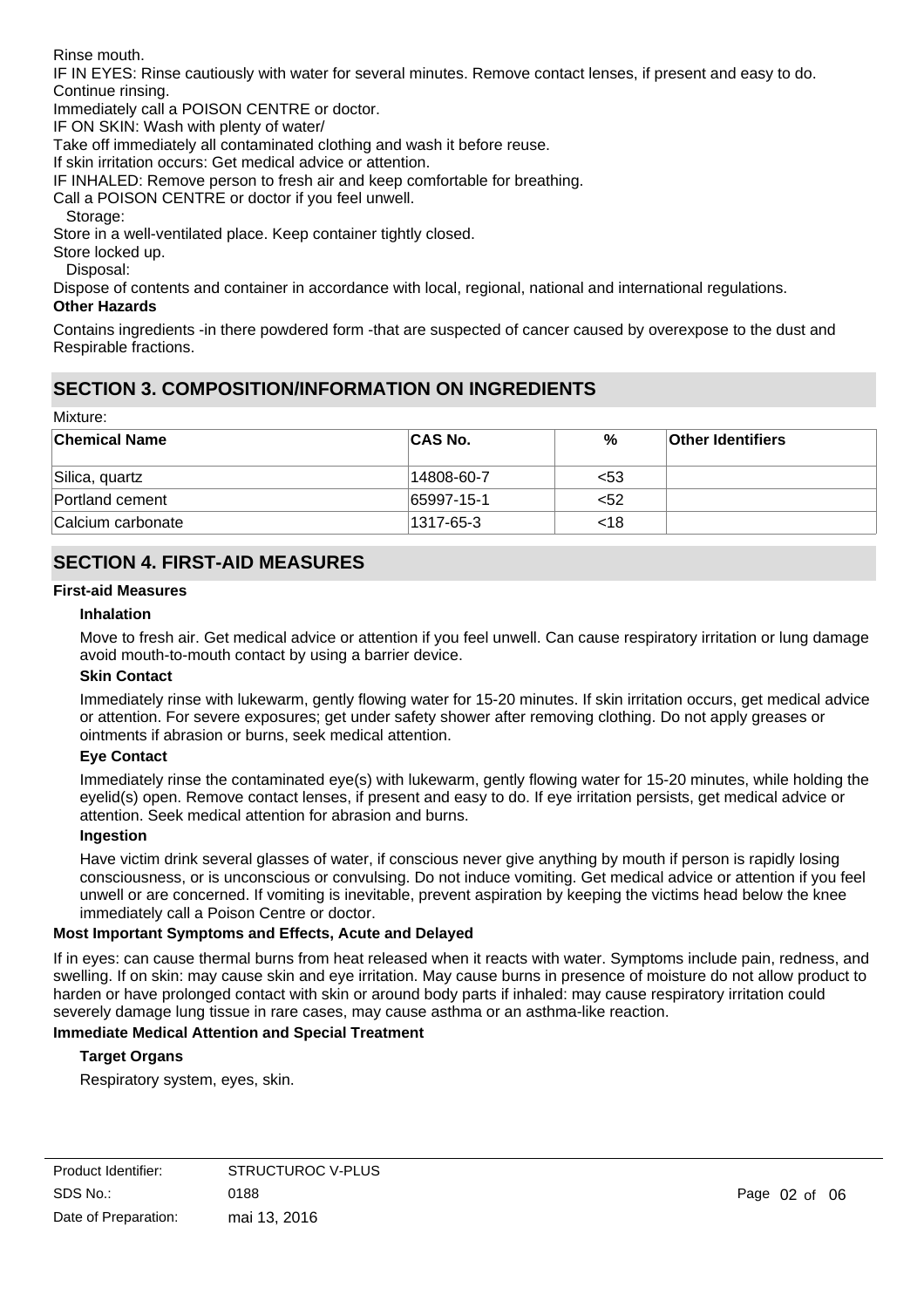# **Special Instructions**

Symptoms may not appear immediately.

#### **Medical Conditions Aggravated by Exposure**

Respiratory conditions, skin conditions.

# **SECTION 5. FIRE-FIGHTING MEASURES**

## **Extinguishing Media**

# **Suitable Extinguishing Media**

Not combustible. Use extinguishing agent suitable for surrounding fire.

## **Unsuitable Extinguishing Media**

None known.

## **Specific Hazards Arising from the Product**

This product presents no unusual hazards in a fire situation.

Not known to generate any hazardous decomposition products in a fire. may include but not limited to Carbon oxides.

# **Special Protective Equipment and Precautions for Fire-fighters**

Approach fire from upwind to avoid hazardous vapours or gases.

# **SECTION 6. ACCIDENTAL RELEASE MEASURES**

## **Personal Precautions, Protective Equipment, and Emergency Procedures**

Allow the product to dry and harden. Evacuate the area immediately. Isolate the hazard area. Keep out unnecessary and unprotected personnel. Use the personal protective equipment recommended in Section 8 of this safety data sheet.

#### **Environmental Precautions**

Do not allow into any sewer, on the ground or into any waterway. Minimize the use of water to prevent environmental contamination.

## **Methods and Materials for Containment and Cleaning Up**

Do not direct water at spill or source. Avoid generating dust. Avoid dry sweeping. If necessary, use a dust suppressant such as water. Do not use compressed air for clean-up. Small spills or leaks: collect using shovel/scoop or approved HEPA vacuum and place in a suitable container for disposal. Large spills or leaks: remove or recover liquid using pumps or vacuum equipment. Avoid generating dust. Get expert advice before treating the spilled product with other chemicals to make it less hazardous.

# **SECTION 7. HANDLING AND STORAGE**

#### **Precautions for Safe Handling**

Avoid generating dusts. Use adequate ventilation and employ respiratory protection where dust or fumes may be generated avoid repeated or prolonged skin contact. Do not get in eyes. Do not use compressed air for cleaning clothing or equipment, etc. Prevent all skin contact.

#### **Conditions for Safe Storage**

Protect from conditions listed in Conditions to Avoid in Section 10 (Stability and Reactivity). Store in the original, labelled, shipping container. Avoid dust build up keep the container away from moisture.

# **SECTION 8. EXPOSURE CONTROLS/PERSONAL PROTECTION**

#### **Control Parameters**

|                      | <b>ACGIH TLV®</b>             |             | <b>OSHA PEL</b>                   |                | <b>AIHA WEEL</b> |            |
|----------------------|-------------------------------|-------------|-----------------------------------|----------------|------------------|------------|
| <b>Chemical Name</b> | <b>TWA</b>                    | <b>STEL</b> | <b>TWA</b>                        | <b>Ceiling</b> | 8-hr TWA         | <b>TWA</b> |
| Silica, quartz       | $0.025$ mg/m3<br>A2 RSEN      |             | $0.1 \text{ mg/m}$ 3              |                |                  |            |
| Portland cement      | 1 mg/m $3$ (E)<br><b>RSEN</b> |             | $15 \text{ mg/m}$ 3<br>$ E $ RSEN |                |                  |            |
| Calcium carbonate    | <b>Not</b><br>established     |             | $15 \text{ mg/m}$ 3               |                |                  |            |

#### **Appropriate Engineering Controls**

| Product Identifier:  | STRUCTUROC V-PLUS |               |  |
|----------------------|-------------------|---------------|--|
| SDS No.:             | 0188              | Page 03 of 06 |  |
| Date of Preparation: | mai 13, 2016      |               |  |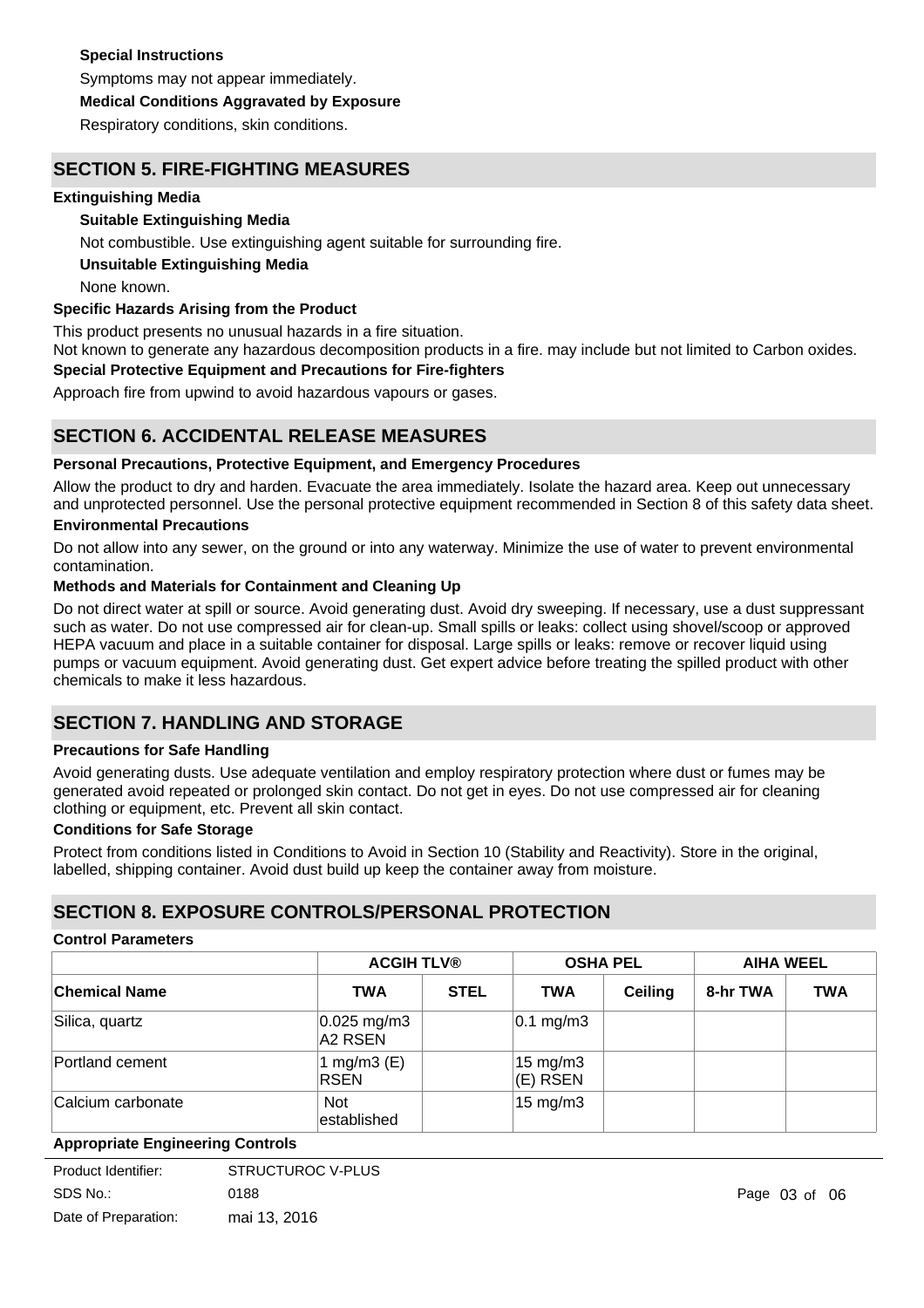Avoid breathing dust keep exposure levels below the exposure limits use local exhaust ventilation, if general ventilation is not adequate to control amount in the air. Provide eyewash and safety shower if contact or splash hazard exists.

# **Individual Protection Measures**

# **Eye/Face Protection**

Wear chemical safety goggles and face shield when contact is possible.

#### **Skin Protection**

Wear suitable waterproof gloves wear chemical protective clothing e.g. gloves, aprons, boots.

# **Respiratory Protection**

Wear a NIOSH approved particulate respiratory equipped with an N95, R95, or P95 filter. When ventilation is inadequate wear a NIOSH approved air-purifying respirator with N100, R100, or P100 filter(s).

# **SECTION 9. PHYSICAL AND CHEMICAL PROPERTIES**

# **Basic Physical and Chemical Properties**

| Appearance                                                   | Dark grey - brown fine powder.                                  |
|--------------------------------------------------------------|-----------------------------------------------------------------|
| <b>Odour Threshold</b>                                       | Not available                                                   |
| рH                                                           | $10.5 - 11.5$                                                   |
| <b>Melting Point/Freezing Point</b>                          | Not available (melting); Not available (freezing)               |
| <b>Initial Boiling Point/Range</b>                           | Not available                                                   |
| <b>Flash Point</b>                                           | Not applicable                                                  |
| <b>Evaporation Rate</b>                                      | Not applicable                                                  |
| <b>Flammability (solid, gas)</b>                             | Will not burn.                                                  |
| <b>Upper/Lower Flammability or</b><br><b>Explosive Limit</b> | Not applicable (upper); Not applicable (lower)                  |
| <b>Vapour Pressure</b>                                       | Not applicable                                                  |
| Vapour Density (air $= 1$ )                                  | Not available                                                   |
| <b>Relative Density (water = 1)</b>                          | 2.7 - 3.0 at 20 $^{\circ}$ C                                    |
| <b>Solubility</b>                                            | Slightly soluble in water; Insoluble in ketones (e.g. acetone). |
| <b>Auto-ignition Temperature</b>                             | Not applicable                                                  |
| <b>Decomposition Temperature</b>                             | Not available                                                   |
| <b>Other Information</b>                                     |                                                                 |
| <b>Physical State</b>                                        | Solid                                                           |

# **SECTION 10. STABILITY AND REACTIVITY**

# **Reactivity**

**Chemical Stability** Normally stable. Keep in a dry storage area. **Conditions to Avoid** None known. **Incompatible Materials** None known. **Hazardous Decomposition Products** May include ,and are not limited to: oxides of carbon. **Possibility of Hazardous Reactions** None expected under normal conditions of storage and use. Not reactive under normal conditions of use. Will react in presence of water- Will heat up and harden.

# **SECTION 11. TOXICOLOGICAL INFORMATION**

# **Likely Routes of Exposure**

Inhalation; skin contact; skin absorption; eye contact; ingestion.

#### **Acute Toxicity**

| Product Identifier:  | STRUCTUROC V-PLUS |               |  |
|----------------------|-------------------|---------------|--|
| SDS No.:             | 0188              | Page 04 of 06 |  |
| Date of Preparation: | mai 13, 2016      |               |  |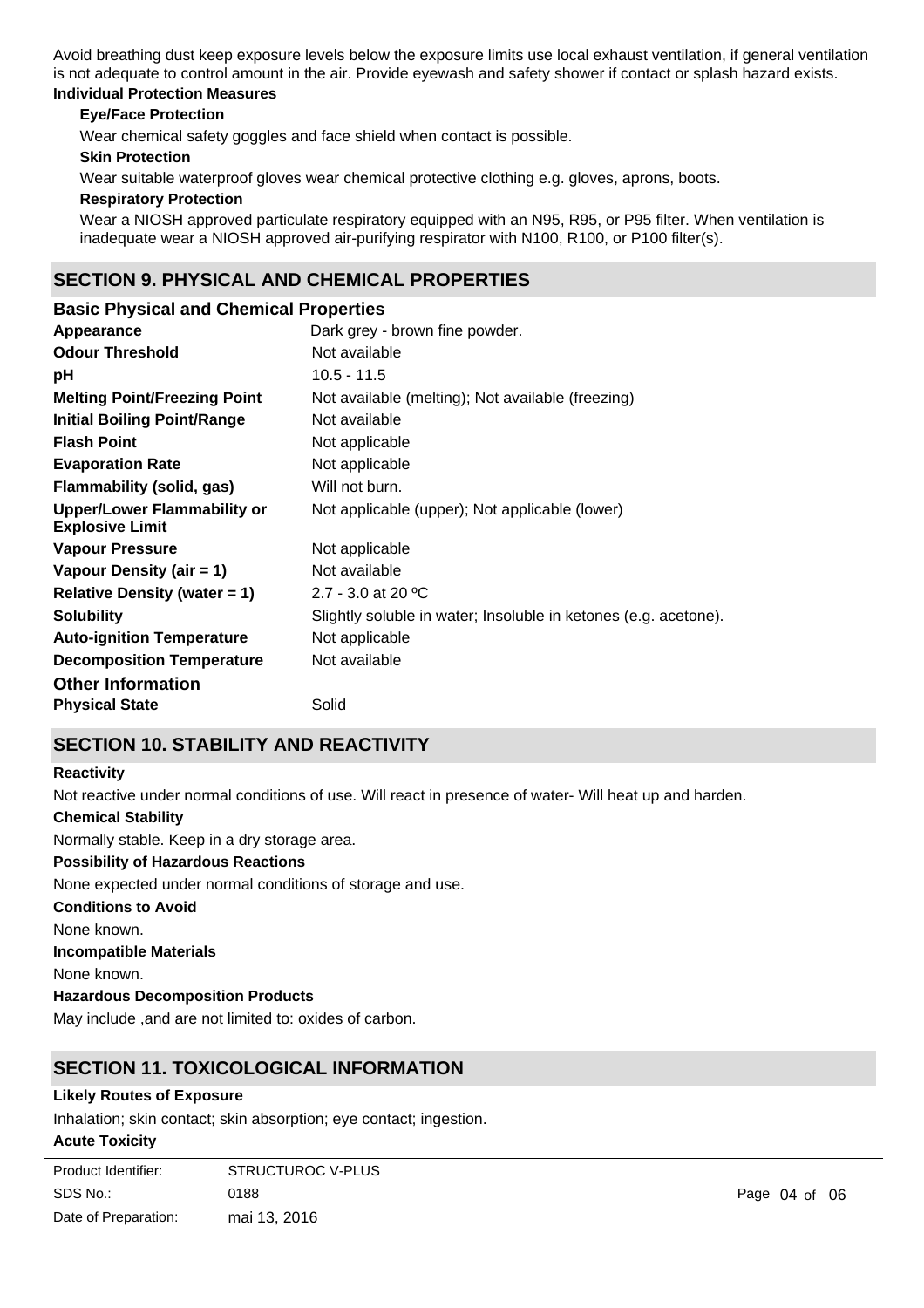| <b>Chemical Name</b> | <b>LC50</b> | $ LD50$ (oral)         | LD50 (dermal) |
|----------------------|-------------|------------------------|---------------|
| Silica, quartz       |             | 500 mg/kg (rat) (dust) |               |
| Calcium carbonate    |             | 6540 mg/kg (rat)       |               |

## **Skin Corrosion/Irritation**

May cause moderate or severe irritation based on information for closely related materials. May cause moderate or severe irritation based on information for closely related materials. May burn the skin. Permanent scarring may result.

#### **Serious Eye Damage/Irritation**

May cause serious eye damage based on information for closely related materials. Symptoms include sore, red eyes, and tearing. May cause cornea damage or blindness.

# **STOT (Specific Target Organ Toxicity) - Single Exposure**

#### **Inhalation**

May cause respiratory tract irritation symptoms include burning, sneezing and coughing symptoms shortness of breath, fever, cough and weight loss, could cause death may cause serious lung disease acute silicosis. **Skin Absorption**

Can cause effects as described for inhalation. Symptoms may include redness, rash, swelling and itching. Thermal burns from heat released when it reacts with water.

#### **Ingestion**

May cause irritation of the mouth, throat and stomach. Symptoms may include nausea, vomiting, stomach cramps and diarrhea.

## **STOT (Specific Target Organ Toxicity) - Repeated Exposure**

May cause irritation of the respiratory system. Respiratory tract injury has been observed. Lung disease silicosis.

## **Respiratory and/or Skin Sensitization**

Human experience shows an allergic skin reaction (skin sensitization) in rare cases following exposure at work. Chronic exposure can cause lung cancer, auto immune and chronic kidney diseases, tuberculosis. **Carcinogenicity**

| <b>Chemical Name</b>   | <b>IARC</b> | <b>ACGIH®</b> | <b>NTP</b>       | <b>OSHA</b> |
|------------------------|-------------|---------------|------------------|-------------|
| Silica, quartz         | Group 1     | A2            |                  |             |
| <b>Portland cement</b> |             | A4            |                  |             |
| Calcium carbonate      | lGroup 1    |               | Known carcinogen |             |

May cause cancer based on information for closely related chemicals. Known to cause: lung cancer.

#### **Reproductive Toxicity**

# **Development of Offspring**

Conclusions cannot be drawn from the limited studies available.

#### **Sexual Function and Fertility**

Conclusions cannot be drawn from the limited studies available.

#### **Effects on or via Lactation**

No information was located.

# **SECTION 12. ECOLOGICAL INFORMATION**

#### **Ecotoxicity**

No information was located. May cause long term adverse effects in aquatic environment.

#### **Persistence and Degradability**

No information was located.

# **Bioaccumulative Potential**

No information was located.

#### **Mobility in Soil**

No information was located.

# **SECTION 13. DISPOSAL CONSIDERATIONS**

| Product Identifier:  | STRUCTUROC V-PLUS |
|----------------------|-------------------|
| SDS No.:             | 0188              |
| Date of Preparation: | mai 13, 2016      |